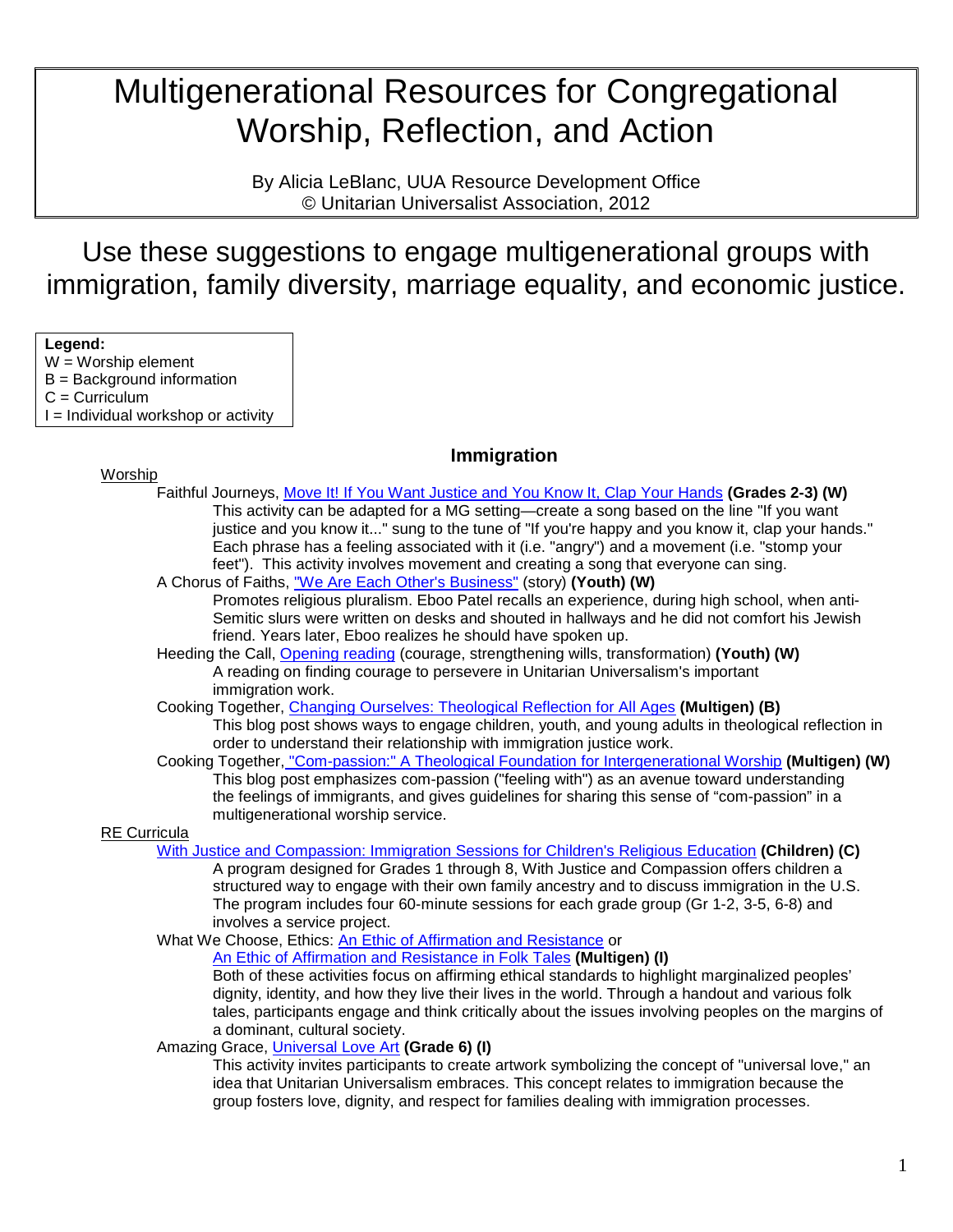Heeding the Call, [Taking It Home on Immigration](http://www.uua.org/re/tapestry/youth/call/workshop4/workshopplan/171808.shtml) **(Youth) (I)**

This Taking It Home activity for families activates empathy to engage participants in learning about and striving for immigration justice. Participants imagine what it feels like to migrate to a new place and welcome those in the community who may have emigrated from another place. *UU World* Family pages, [Standing with Families on the Side of Love;](https://www.uua.org/documents/uuworld/families/12_summer.pdf) story, "Separated by a Border" **(Multigen) (B; I)**

Faith in Action Activities

Faithful Journeys, [Random Acts of Kindness and Senseless Acts of Beauty](http://www.uua.org/re/tapestry/children/journeys/session7/sessionplan/132403.shtml) **(Grades 2-3)**

This Faith in Action encourages congregations to engage in acts of kindness in the congregation and community; these acts of unconditional love strengthen interpersonal connections. Amazing Grace, [Taking It Home on UUs in Action](http://www.uua.org/re/tapestry/children/grace/session8/sessionplan/115363.shtml) **(Grade 6)**

A Taking It Home activity that explores the idea of UUs in Action, encouraging social justice work throughout the community.

` Blue Boat of YaYAM, [Top 10 Ways to Help Youth Prepare for Justice GA](http://blueboat.blogs.uua.org/youth/top-10-ways-to-help-youth-prepare-for-justice-ga/) **(Youth)**

What We Choose: Ethics, [Multiple Perspectives FIA](http://www.uua.org/re/tapestry/adults/ethics/workshop9/workshopplan/192033.shtml) **(Multigen)**

This Faith in Action activity applies the "ethic of risk" framework, developed by Sharon Welch, to a social justice project. The congregation discusses how they engage with a community of marginalized or oppressed people.

Cooking Together, [Modeling Multigenerational Learning and Service](http://immigrationjustice.blogs.uua.org/education/mid-south-healthy-congregations-conference-immigration-as-a-moral-issue/) **(Multigen)**

## **Family Diversity**

#### **Worship**

[Adapting Small Group Ministry for Children](http://www.uua.org/documents/mpl/adapt_sgm_children.pdf) (Love Makes a Family, page 32) **(Children) (W)**

Session 5, Love Makes a Family, invites families and participants (Gr 1-2, Gr 3-5, and Gr 6-8) to conduct a worship service on the love generated in a family, using their own reflections on the poem "What Family Means to Me."

Exploring Our Values through Poetry, [One World Worship Service](http://www.uua.org/re/tapestry/youth/poetry/workshop10/workshopplan/leaderresources/113878.shtml) **(Youth) (W)**

The New UU, [Elements of Worship](http://www.uua.org/re/tapestry/adults/newuu/workshop1/workshopplan/leaderresources/160229.shtml) **(Adult) (B)**

*UU World* Family pages, [Make room to be together in awe, wonder, and spirit](http://www.uua.org/documents/uuworld/families/09_fall.pdf) **(Multigen) (B; I)**

#### RE Curricula

[Families](http://www.uua.org/re/tapestry/youth/families/index.shtml) **(Youth) (C)**

*UU World* Family pages, [O, Sparkling Web of Difference](http://www.uua.org/documents/uuworld/families/10_fall.pdf) **(Multigen) (C)** Windows and Mirrors, [All Ages Offer Gifts](http://www.uua.org/re/tapestry/children/windows/session6/index.shtml) (**Grades 4-5) (I)**

> This workshop encourages participants to locate the ways in which children and adults create learning experiences for each other. Multigenerational groups engage with each other in various congregational settings through activities and storytelling.

Faith in Action Activities

Love Surrounds Us, [Faith in Action: The Family Puzzle Multigenerational Event](http://www.uua.org/re/tapestry/children/lovesurrounds/session5/sessionplan/169992.shtml) **(Grades K-1)** Windows and Mirrors, Lean on Me, [Taking It Home](http://www.uua.org/re/tapestry/children/windows/session9/sessionplan/143696.shtml) **(Grades 4-5)**

Families and friends discuss ways to support each other during tough times. Encourages reaching out to others in the community when a need is identified.

Families, [Honoring the Work of Families](http://www.uua.org/re/tapestry/youth/families/workshop7/workshopplan/106124.shtml) **(Youth)**

Families, [Diverse Families on Display FIA](http://www.uua.org/re/tapestry/youth/families/workshop2/workshopplan/105626.shtml) **(Youth)**

# **Marriage Equality**

#### **Worship**

Faithful Journeys, ["Valentines for the Governor"](http://www.uua.org/re/tapestry/children/journeys/session11/sessionplan/stories/132585.shtml) (story) **(Grades 2-3) (W)**

Unitarian Universalists from California sent valentines to the governor in order to show him what love means; they were protesting a law in the state over who could legally become married. They believed in love for all, marriage equality for all, and wanted to show that support.

Worship Web, [Sermon on Marriage Equality by Fred Small](http://www.uua.org/worship/words/sermons/submissions/151132.shtml) **(W)**

Worship Web, [Worship Chalice Lighting by Steve Stock](http://www.uua.org/worship/words/chalice/submissions/110095.shtml) **(W)**

Faithful Journeys, Find Out More – [Books on Marriage Equality](http://www.uua.org/re/tapestry/children/journeys/session11/sessionplan/132591.shtml) **(Grades 2-3) (B)**